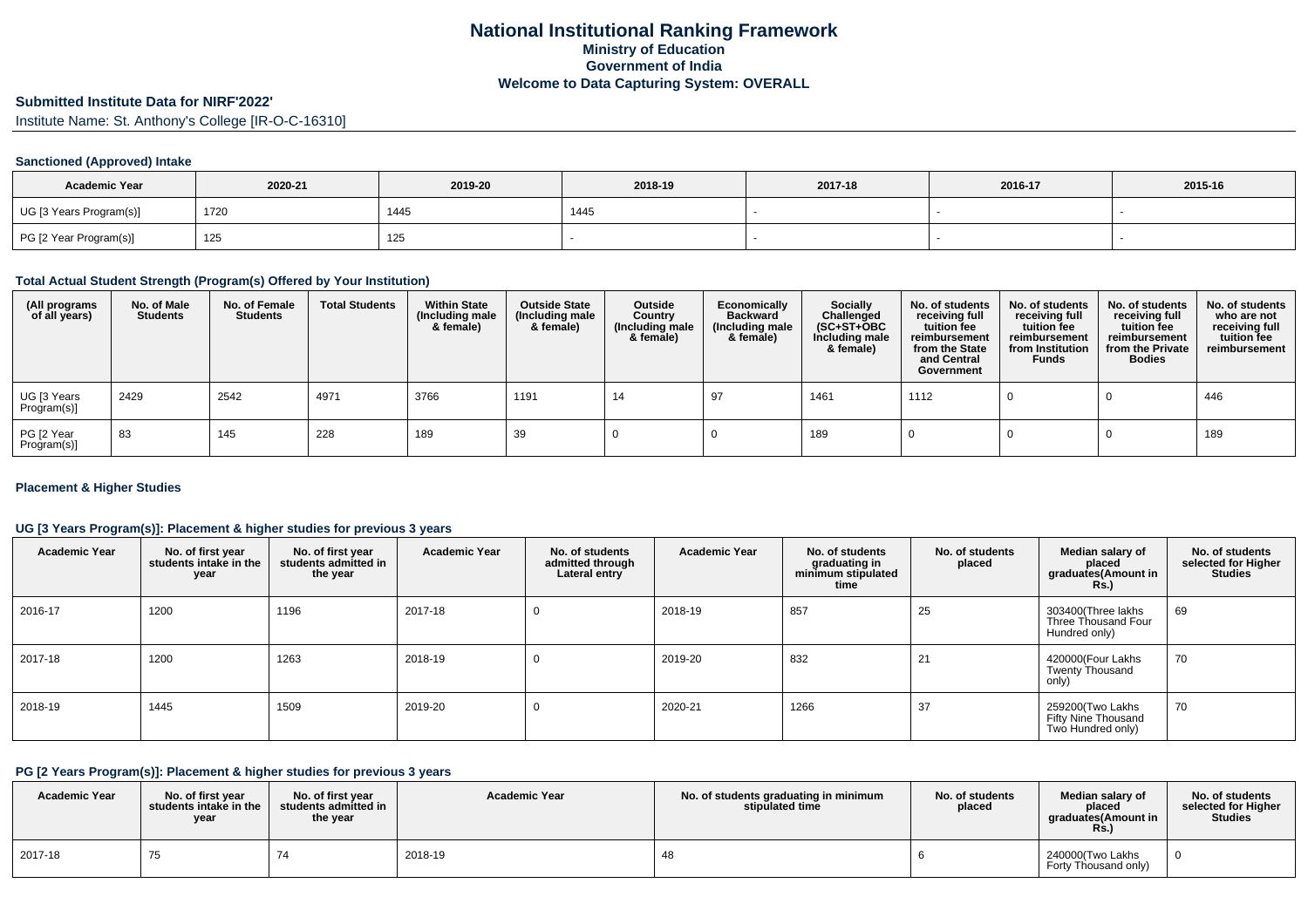| 2018-19 | ں ، | $\circ$ | 2019-20 |             | 240000(Two lakhs<br>Forty Thousand only)    |  |
|---------|-----|---------|---------|-------------|---------------------------------------------|--|
| 2019-20 | 125 | 107     | 2020-21 | $\sim$<br>O | 330000(Three lakhs<br>thirty thousand only) |  |

#### **Ph.D Student Details**

| Ph.D (Student pursuing doctoral program till 2020-21 Students admitted in the academic year 2020-21 should not be entered here.) |                                                                                                                                  |                                                            |         |  |  |  |
|----------------------------------------------------------------------------------------------------------------------------------|----------------------------------------------------------------------------------------------------------------------------------|------------------------------------------------------------|---------|--|--|--|
|                                                                                                                                  |                                                                                                                                  | <b>Total Students</b>                                      |         |  |  |  |
| Full Time                                                                                                                        |                                                                                                                                  |                                                            |         |  |  |  |
| Part Time                                                                                                                        |                                                                                                                                  |                                                            |         |  |  |  |
|                                                                                                                                  |                                                                                                                                  | No. of Ph.D students graduated (including Integrated Ph.D) |         |  |  |  |
|                                                                                                                                  | 2020-21                                                                                                                          | 2019-20                                                    | 2018-19 |  |  |  |
| Full Time                                                                                                                        |                                                                                                                                  |                                                            |         |  |  |  |
| Part Time                                                                                                                        |                                                                                                                                  |                                                            |         |  |  |  |
|                                                                                                                                  | PG (Student pursuing MD/MS/DNB program till 2020-21 Students admitted in the academic year 2021 - 22 should not be entered here) |                                                            |         |  |  |  |
|                                                                                                                                  | Number of students pursuing PG (MD/MS/DNB) program                                                                               |                                                            |         |  |  |  |
| No. of students Graduating in PG (MD/MS/DNB) program                                                                             |                                                                                                                                  |                                                            |         |  |  |  |
| 2020-21                                                                                                                          | 2019-20                                                                                                                          | 2018-19                                                    |         |  |  |  |
|                                                                                                                                  |                                                                                                                                  |                                                            |         |  |  |  |

### **Online Education**

| . Does all programs/courses were completed on time.                 | Yes                                                                                                                                                                                                                                                                                                                                                                                                                                                                                                                                                                                                                                                                                                                                                                                                                                                                                                                                                                                                                                                                                                                                                                                                                                                                                                                                                                                                                                                                                                                                                                                                                                                                                                                                                                                                                                                                                                                                                                                                                                                                                                                                                                                                                                                                                                                                                                                                                                                                                                                                                                                                                                                                                                                                                                                                                                                                                                                                                                                                                                                                                                                                                                                                                                                                                                                                                                                                            |
|---------------------------------------------------------------------|----------------------------------------------------------------------------------------------------------------------------------------------------------------------------------------------------------------------------------------------------------------------------------------------------------------------------------------------------------------------------------------------------------------------------------------------------------------------------------------------------------------------------------------------------------------------------------------------------------------------------------------------------------------------------------------------------------------------------------------------------------------------------------------------------------------------------------------------------------------------------------------------------------------------------------------------------------------------------------------------------------------------------------------------------------------------------------------------------------------------------------------------------------------------------------------------------------------------------------------------------------------------------------------------------------------------------------------------------------------------------------------------------------------------------------------------------------------------------------------------------------------------------------------------------------------------------------------------------------------------------------------------------------------------------------------------------------------------------------------------------------------------------------------------------------------------------------------------------------------------------------------------------------------------------------------------------------------------------------------------------------------------------------------------------------------------------------------------------------------------------------------------------------------------------------------------------------------------------------------------------------------------------------------------------------------------------------------------------------------------------------------------------------------------------------------------------------------------------------------------------------------------------------------------------------------------------------------------------------------------------------------------------------------------------------------------------------------------------------------------------------------------------------------------------------------------------------------------------------------------------------------------------------------------------------------------------------------------------------------------------------------------------------------------------------------------------------------------------------------------------------------------------------------------------------------------------------------------------------------------------------------------------------------------------------------------------------------------------------------------------------------------------------------|
| 2. Measures taken to complete the syllabus of courses and programs. | The heads of departments allocate portions to be taught in each semester ahead of time. This enables faculties to prepare their<br>lesson plans, gather teaching materials and assign number of lectures to each lesson/topic accordingly. The Timetable committee<br>prepares the master routine and allocates the halls and timings to all departments at least one month before time. These<br>administrative steps pave the way for classes to be taken without any conflict. Online classes are also structured in similar ways.<br>Both offline and online classes are taken as per the time table prepared. All academic departments hold departmental meetings at<br>least once a month to assess the progress of the lessons. Challenges faced when transacting the syllabus, logistical issues<br>affecting classes and other related matters are addressed specifically and in concrete ways to ensure that classes are held<br>without any disruptions. Teachers adapt various strategies to cover the syllabus substantially which includes assigning project<br>works and assignments on topics that students could work on their own under supervision; holding group discussions,<br>presentations and seminars on topics that allow for student participations; and, structuring lectures on other topics that require in<br>depth treatment by teachers. Tests and assessments are usually held on a Saturday which is an off day. This ensures that the<br>week days are used only to cover the syllabus. Feedback is collected from students on certain topics to assess their grasp of the<br>content. This guides teachers in allocating classes to topics that they have been assigned to teach. Topics that are difficult are<br>assigned more classes while topics that are considered manageable by students have fewer number of classes assigned to them.<br>Extra classes are held from time to time when there are indications that the syllabus would not be covered significantly by the<br>stipulated time frame. These extra classes are scheduled during periods where students have no classes. Lectures and resources<br>are also made available to students through online platforms which can be accessed by them within a given time frame. Practical<br>classes are held after class hours for students from the Sciences and departments with practical components. This avoids<br>disruption of theory classes and ensures the flow of the lectures from one topic to another. Students are assigned mentors every<br>semester. The mentorship programme enables weak students to obtain assistance and guidance from teachers outside of the<br>class room and class hours. This prevents disruption of classes that could arise from weak students requiring more explanations<br>and guidance in the classroom to help them understand aspects that advanced students would find easy to grasp. The<br>Management tracks the progress of each department in transacting the syllabus through the Council of Heads of Departments<br>during the Heads meetings. Academic and administrative issues and other factors that are affecting the progress of classes and<br>transaction of the syllabus are addressed threadbare in these meeting and suitable solutions are introduced to ensure that the<br>syllabi are covered properly by the end of the semester. |
| 3. The period of delay in completion of syllabus (in months).       |                                                                                                                                                                                                                                                                                                                                                                                                                                                                                                                                                                                                                                                                                                                                                                                                                                                                                                                                                                                                                                                                                                                                                                                                                                                                                                                                                                                                                                                                                                                                                                                                                                                                                                                                                                                                                                                                                                                                                                                                                                                                                                                                                                                                                                                                                                                                                                                                                                                                                                                                                                                                                                                                                                                                                                                                                                                                                                                                                                                                                                                                                                                                                                                                                                                                                                                                                                                                                |
| 4. The period of delay in conducting exams (in months).             |                                                                                                                                                                                                                                                                                                                                                                                                                                                                                                                                                                                                                                                                                                                                                                                                                                                                                                                                                                                                                                                                                                                                                                                                                                                                                                                                                                                                                                                                                                                                                                                                                                                                                                                                                                                                                                                                                                                                                                                                                                                                                                                                                                                                                                                                                                                                                                                                                                                                                                                                                                                                                                                                                                                                                                                                                                                                                                                                                                                                                                                                                                                                                                                                                                                                                                                                                                                                                |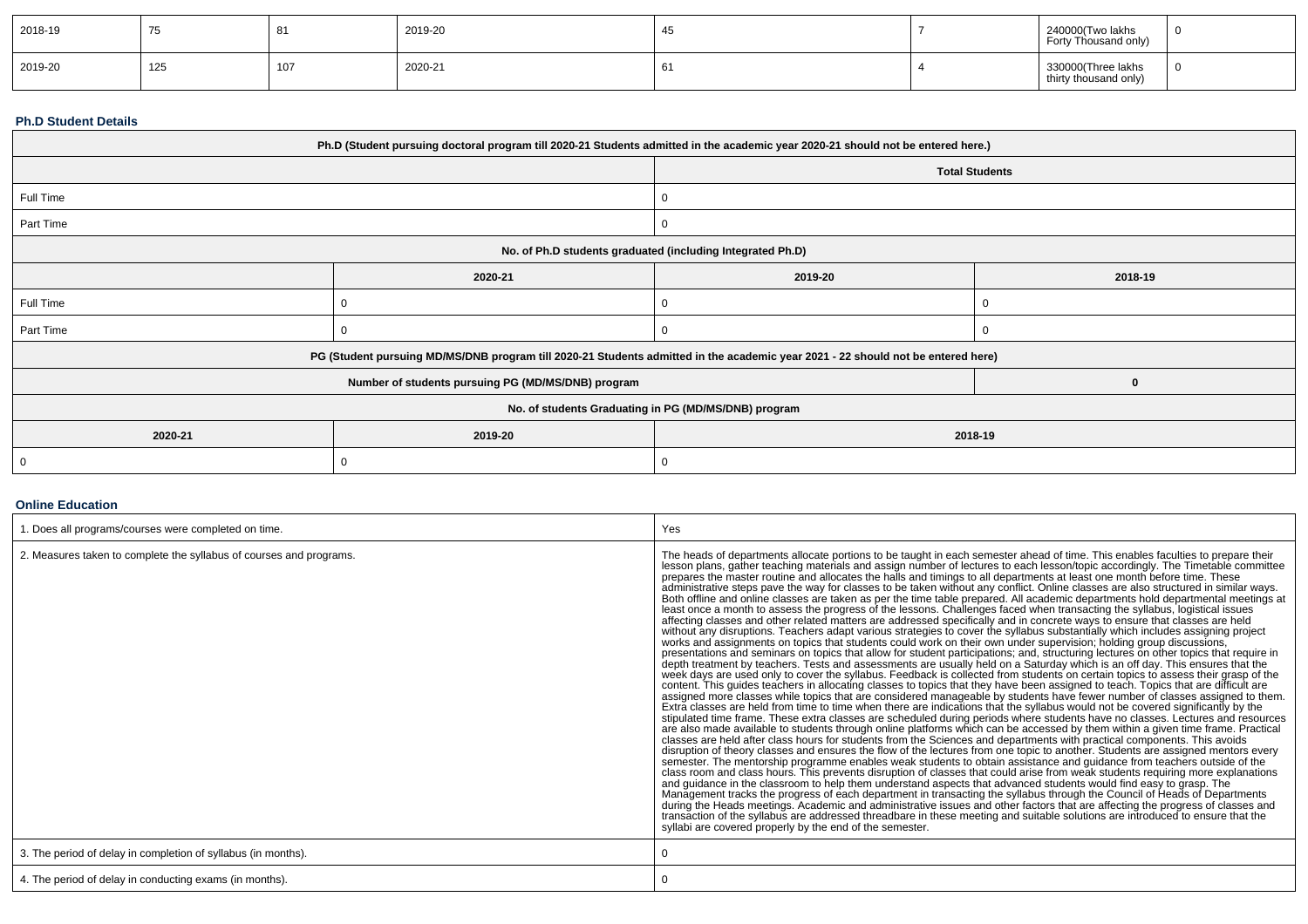| <b>Portal Name</b>                                                                              | No, of students offered online courses which have credit<br>transferred to transcript | Total no. of online courses which have credit transferred<br>to the transcript | Total no. of credits transferred to transcript |
|-------------------------------------------------------------------------------------------------|---------------------------------------------------------------------------------------|--------------------------------------------------------------------------------|------------------------------------------------|
| Swayam                                                                                          |                                                                                       |                                                                                |                                                |
| 5. No. of courses developed and available online on Swayam platform by your institution faculty |                                                                                       |                                                                                |                                                |

# **Financial Resources: Utilised Amount for the Capital expenditure for previous 3 years**

| Academic Year                                                                                        | 2020-21                                                                    | 2019-20                                                                        | 2018-19                                                             |  |  |  |  |  |
|------------------------------------------------------------------------------------------------------|----------------------------------------------------------------------------|--------------------------------------------------------------------------------|---------------------------------------------------------------------|--|--|--|--|--|
|                                                                                                      | <b>Utilised Amount</b>                                                     | <b>Utilised Amount</b>                                                         | <b>Utilised Amount</b>                                              |  |  |  |  |  |
| Annual Capital Expenditure on Academic Activities and Resources (excluding expenditure on buildings) |                                                                            |                                                                                |                                                                     |  |  |  |  |  |
| Library                                                                                              | 1184860 (Eleven lakhs eighty four thousand eight hundred<br>and sixty)     | 1852596 (Eighteen lakhs fifty two thousand five hundred and<br>ninety six)     | 1502184 (Fifteen lakhs two thousand one hundred and eighty<br>four) |  |  |  |  |  |
| New Equipment for Laboratories                                                                       | 1764641 (Seventeen lakhs sixty four thousand six hundred<br>and forty one) | 5832842 (Fifty eight lakhs thirty two thousand Eight hundred<br>and forty two) | 4123042 (Forty one lakhs twenty three thousand and forty two)       |  |  |  |  |  |
| <b>Engineering Workshops</b>                                                                         | 0 (zero)                                                                   | 0 (zero)                                                                       | 0 (zero)                                                            |  |  |  |  |  |
| Other expenditure on creation of Capital Assets (excluding<br>expenditure on Land and Building)      | 0 (zero)                                                                   | 3486079 (Thirty four lakhs eighty six thousand and seventy<br>nine)            | 3445067 (Thirty four lakhs forty five thousand and sixty seven)     |  |  |  |  |  |

# **Financial Resources: Utilised Amount for the Operational expenditure for previous 3 years**

| <b>Academic Year</b>                                                                                                                                                                            | 2020-21                                                                             | 2019-20                                                                                          | 2018-19                                                                        |  |  |  |  |
|-------------------------------------------------------------------------------------------------------------------------------------------------------------------------------------------------|-------------------------------------------------------------------------------------|--------------------------------------------------------------------------------------------------|--------------------------------------------------------------------------------|--|--|--|--|
|                                                                                                                                                                                                 | <b>Utilised Amount</b>                                                              | <b>Utilised Amount</b>                                                                           | <b>Utilised Amount</b>                                                         |  |  |  |  |
| <b>Annual Operational Expenditure</b>                                                                                                                                                           |                                                                                     |                                                                                                  |                                                                                |  |  |  |  |
| Salaries (Teaching and Non Teaching staff)                                                                                                                                                      | 179538016 (Seventeen crores ninety five lakhs thirty eight<br>thousand and sixteen) | 277414119 (Twenty seven crores seventy four lakhs fourteen<br>thousand one hundred and nineteen) | 221009140 (Twenty two crores ten lakhs nine thousand one<br>hundred and forty) |  |  |  |  |
| Maintenance of Academic Infrastructure or consumables and<br>other running expenditures (excluding maintenance of hostels<br>and allied services, rent of the building, depreciation cost, etc) | 12901000 (One crore twenty nine lakhs one thousand)                                 | 12553000 (One crore twenty five lakhs fifty three thousand)                                      | 12257000 (One crore twenty two lakhs fifty seven thousand)                     |  |  |  |  |
| Seminars/Conferences/Workshops                                                                                                                                                                  | 647752 (Six lakhs forty seven thousand seven hundred and<br>fiftytwo)               | 1840897 (Eighteen lakhs forty thousand eight hundred and<br>ninety seven)                        | 328894 (Three lakhs twenty eight thousand eight hundred and<br>ninety four)    |  |  |  |  |

**IPR**

| Calendar year            | 2020 | 2019 | 2018 |
|--------------------------|------|------|------|
| No. of Patents Published |      |      |      |
| No. of Patents Granted   |      |      |      |

# **Sponsored Research Details**

| <b>Financial Year</b>                    | 2020-21                                                   | 2019-20                           | 2018-19                 |
|------------------------------------------|-----------------------------------------------------------|-----------------------------------|-------------------------|
| Total no. of Sponsored Projects          |                                                           |                                   |                         |
| Total no. of Funding Agencies            |                                                           |                                   |                         |
| Total Amount Received (Amount in Rupees) | 2286204                                                   | 2072000                           | 150000                  |
| Amount Received in Words                 | Twenty two lakhs eighty six thousand two hundred and four | Twenty lakhs seventy two thousand | One lakh fifty thousand |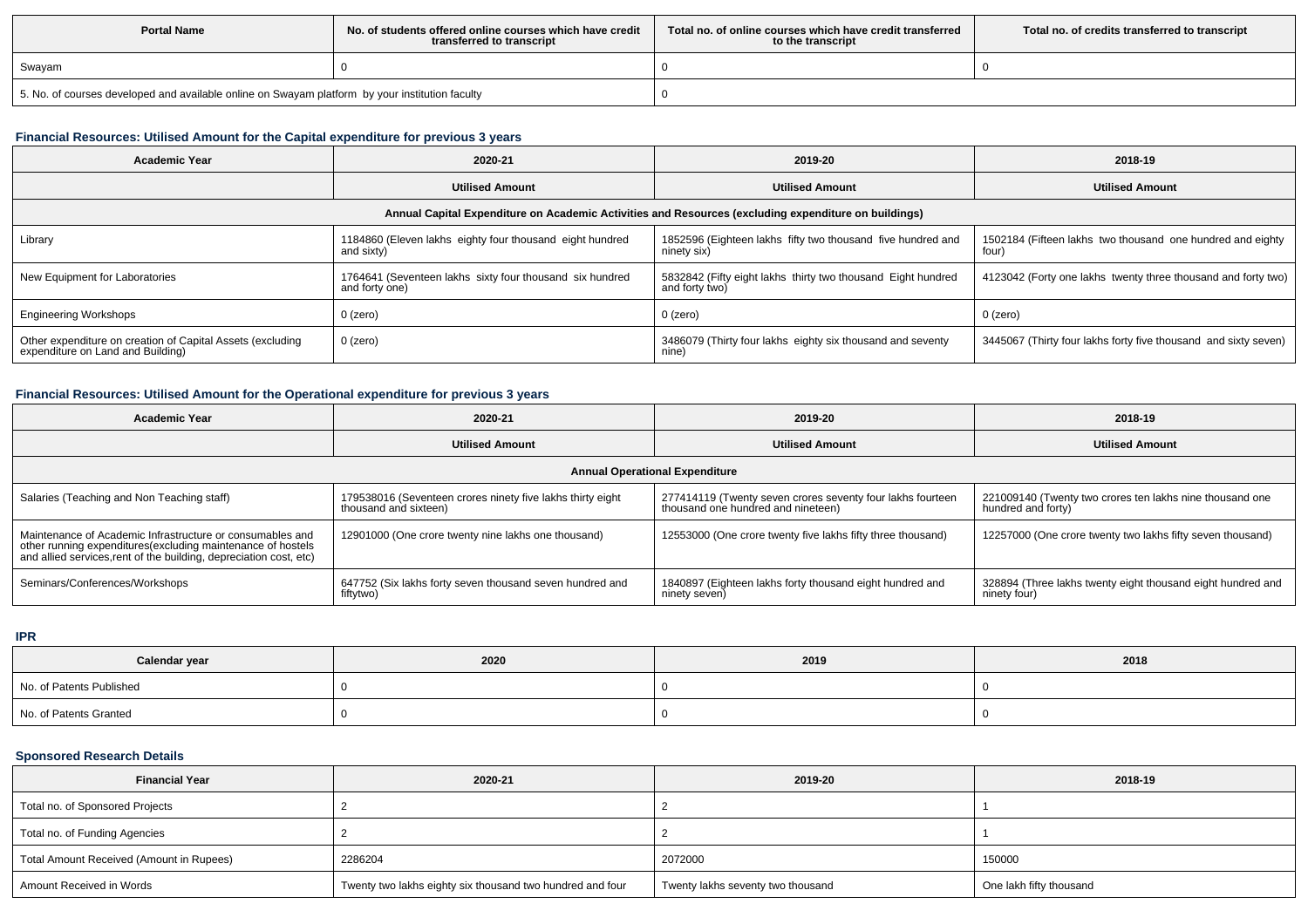### **Consultancy Project Details**

| <b>Financial Year</b>                    | 2020-21                                                     | 2019-20 | 2018-19             |
|------------------------------------------|-------------------------------------------------------------|---------|---------------------|
| Total no. of Consultancy Projects        |                                                             |         |                     |
| Total no. of Client Organizations        |                                                             |         |                     |
| Total Amount Received (Amount in Rupees) | 608324                                                      |         | 50000               |
| Amount Received in Words                 | Six lakhs eight thousand three hundred and twenty four only | Zero    | Fifty Thousand only |

# **Executive Development Program/Management Development Programs**

| <b>Financial Year</b>                                                             | 2020-21                                                                | 2019-20                                                                    | 2018-19                                                          |
|-----------------------------------------------------------------------------------|------------------------------------------------------------------------|----------------------------------------------------------------------------|------------------------------------------------------------------|
| Total no. of Executive Development Programs/ Management<br>Development Programs   | 12                                                                     | 96                                                                         | 98                                                               |
| Total no. of Participants                                                         | 350                                                                    | 8000                                                                       | 9000                                                             |
| Total Annual Earnings (Amount in Rupees)(Excluding Lodging<br>& Boarding Charges) | 5217346                                                                | 4954523                                                                    | 5520145                                                          |
| Total Annual Earnings in Words                                                    | Fifty two lakhs seventeen thousand three hundred and forty six<br>only | Forty nine lakhs fifty four thousand five hundred and twenty<br>three only | Fifty five lakhs twenty thousand one hundred and forty five only |

# **PCS Facilities: Facilities of physically challenged students**

| 1. Do your institution buildings have Lifts/Ramps?                                                                                                         | Yes, more than 40% of the buildings |
|------------------------------------------------------------------------------------------------------------------------------------------------------------|-------------------------------------|
| 2. Do your institution have provision for walking aids, including wheelchairs and transportation from one building to another for<br>handicapped students? | Yes                                 |
| 3. Do your institution buildings have specially designed toilets for handicapped students?                                                                 | Yes, more than 40% of the buildings |

#### **Accreditation**

#### **NBA Accreditation**

| e have a valid NBA Accreditation?<br>$\sim$ Door<br>ร vour institute | <b>NO</b> |
|----------------------------------------------------------------------|-----------|
|----------------------------------------------------------------------|-----------|

#### **NAAC Accreditation**

| 1. Does your institute have a valid NAAC Accreditation? | <b>YES</b> |             |  |  |  |
|---------------------------------------------------------|------------|-------------|--|--|--|
| <b>Valid from</b>                                       | Valid upto | <b>CGPA</b> |  |  |  |
| 10-07-2014                                              | 09-07-2021 | 3.14        |  |  |  |
| 29-01-2009                                              | 10-07-2014 | 3.60        |  |  |  |
| 20-09-2022                                              | 20-09-2022 | 75          |  |  |  |

# **Faculty Details**

| Srno | Name | Aae | <b>Designation</b> | Gender | Qualification | Experience (In<br><b>Months)</b> | <b>Currently working</b><br>with institution? | <b>Joining Date</b> | <b>Leaving Date</b> | <b>Association type</b> |
|------|------|-----|--------------------|--------|---------------|----------------------------------|-----------------------------------------------|---------------------|---------------------|-------------------------|
|      |      |     |                    |        |               |                                  |                                               |                     |                     |                         |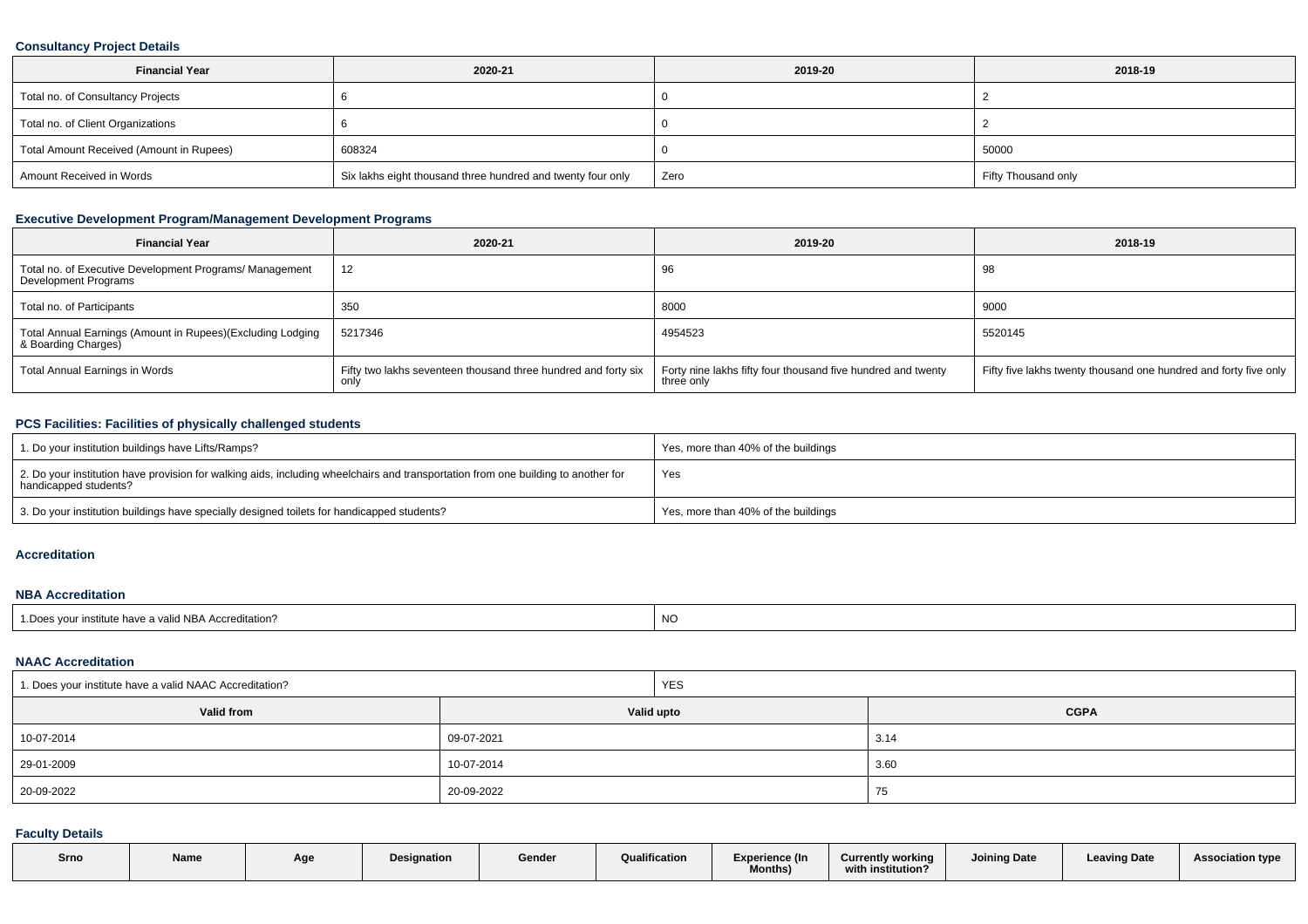|                | A IGNATIUS<br><b>SAHAYARAJ</b>           | 58 | Associate Professor        | Male   | M. Phil                    | 369 | Yes | 20-10-1990 | ⊷.                       | Regular |
|----------------|------------------------------------------|----|----------------------------|--------|----------------------------|-----|-----|------------|--------------------------|---------|
| $\overline{2}$ | AIBANKIT L<br>WARJRI                     | 50 | <b>Assistant Professor</b> | Male   | MBA                        | 255 | Yes | 01-04-2000 | $\sim$                   | Regular |
| 3              | AICYDALYNE<br>SNAITANG                   | 42 | Assistant Professor        | Female | Ph.D                       | 147 | Yes | 15-04-2009 | $\sim$                   | Regular |
| 4              | AIUSHA HUJON                             | 44 | <b>Assistant Professor</b> | Female | M.Sc.                      | 243 | Yes | 23-04-2001 | $\sim$                   | Regular |
| 5              | ALBAN D<br>MARBANIANG                    | 38 | <b>Assistant Professor</b> | Male   | M.Sc.                      | 120 | Yes | 30-07-2012 | --                       | Regular |
| 6              | ALBERT<br><b>NONGRUM</b>                 | 43 | <b>Assistant Professor</b> | Male   | M.A.(Political<br>Science) | 48  | Yes | 04-07-2017 | --                       | Regular |
| $\overline{7}$ | ALBERT STAR<br><b>KHARBULI</b>           | 41 | <b>Assistant Professor</b> | Male   | M.COM                      | 159 | Yes | 13-04-2007 | --                       | Regular |
| 8              | <b>ALDONNA M</b><br><b>SUSNGI</b>        | 36 | <b>Assistant Professor</b> | Female | M.Sc.                      | 149 | Yes | 01-02-2009 | --                       | Regular |
| 9              | <b>ALEXANDER</b><br><b>KERKETTA</b>      | 56 | <b>Assistant Professor</b> | Male   | Ph.D                       | 23  | Yes | 02-09-2019 | --                       | Regular |
| 10             | <b>ALPANA</b><br><b>CHAKRABORTY</b>      | 59 | Associate Professor        | Female | Ph.D                       | 383 | Yes | 07-08-1989 | --                       | Regular |
| 11             | <b>AMANDA CHRISTIE</b><br><b>TONGPER</b> | 36 | <b>Assistant Professor</b> | Female | Ph.D                       | 86  | Yes | 20-05-2014 | --                       | Regular |
| 12             | <b>AMANDA SYIEM</b>                      | 31 | <b>Assistant Professor</b> | Female | M.COM                      | 73  | Yes | 04-06-2015 | --                       | Regular |
| 13             | <b>AMBROSE</b><br><b>DOHTDONG</b>        | 37 | <b>Assistant Professor</b> | Male   | M.A                        | 110 | Yes | 10-05-2012 | $\overline{\phantom{a}}$ | Regular |
| 14             | AMRITA ACHARYA                           | 37 | <b>Assistant Professor</b> | Female | Ph.D                       | 180 | Yes | 14-07-2006 | --                       | Regular |
| 15             | AMY AMOREENA L<br><b>NONGPIUR</b>        | 34 | <b>Assistant Professor</b> | Female | MBA                        | 110 | Yes | 15-05-2012 | --                       | Regular |
| 16             | ANDRENA S<br><b>MALNGIANG</b>            | 37 | <b>Assistant Professor</b> | Female | M.COM                      | 133 | Yes | 04-06-2010 | $\overline{\phantom{a}}$ | Regular |
| 17             | ANEESHA<br><b>KHARPOR</b>                | 27 | <b>Assistant Professor</b> | Female | M.A.(Political<br>Science) | 5   | Yes | 09-02-2021 | $\overline{\phantom{a}}$ | Regular |
| 18             | ANITA PDE                                | 34 | <b>Assistant Professor</b> | Female | M.A                        | 5   | Yes | 22-02-2021 | $\overline{\phantom{a}}$ | Regular |
| 19             | ANJAN DAS                                | 49 | Associate Professor        | Male   | Ph.D                       | 270 | Yes | 01-01-1999 | $\overline{\phantom{a}}$ | Regular |
| 20             | ARLENE<br>KHARNONGRUM                    | 37 | <b>Assistant Professor</b> | Female | M.Sc.                      | 137 | Yes | 01-02-2010 | $\overline{\phantom{a}}$ | Regular |
| 21             | ATANU K DAS                              | 51 | Associate Professor        | Male   | M.Sc.                      | 327 | Yes | 11-04-1994 | $\overline{\phantom{a}}$ | Regular |
| 22             | AVEEK LYNGDOH                            | 38 | <b>Assistant Professor</b> | Male   | M.A                        | 86  | Yes | 19-05-2014 | $\sim$                   | Regular |
| 23             | <b>BABLULAL RAJAK</b>                    | 42 | <b>Assistant Professor</b> | Male   | M.Tech                     | 123 | Yes | 01-04-2011 | $\sim$                   | Regular |
| 24             | BADAIAHUNLANG<br><b>MAWKHIEW</b>         | 35 | <b>Assistant Professor</b> | Female | M.A.(Economics)            | 98  | Yes | 01-05-2013 | $\sim$                   | Regular |
| 25             | <b>BAIAKMENLANG</b><br>SYIEM             | 31 | <b>Assistant Professor</b> | Female | MSc(Statistics)            | 27  | Yes | 12-04-2019 | $\overline{\phantom{a}}$ | Regular |
| 26             | BALAPYNKMEN<br>SHADAP                    | 37 | <b>Assistant Professor</b> | Female | M. Phil                    | 145 | Yes | 25-06-2009 | $\overline{\phantom{a}}$ | Regular |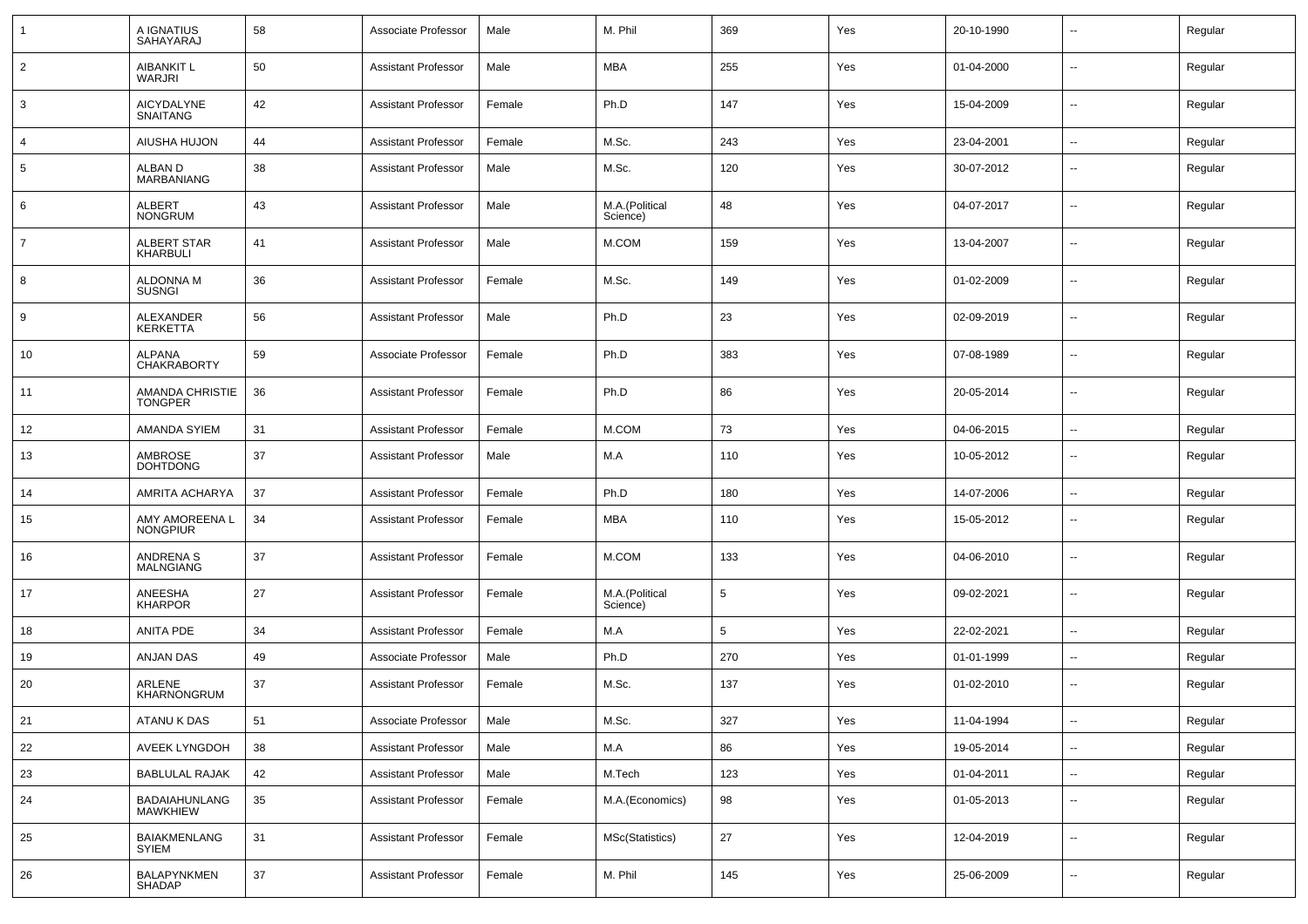| 27 | BANWAN<br>SHAPHRANG<br><b>LYNGDOH</b>      | 47 | Associate Professor        | Male   | M.A.(History)                     | 275 | Yes | 01-08-1998 |                          | Regular             |
|----|--------------------------------------------|----|----------------------------|--------|-----------------------------------|-----|-----|------------|--------------------------|---------------------|
| 28 | <b>BAPHILINIA JONES</b><br>MYLLIEMNGAP     | 36 | <b>Assistant Professor</b> | Female | Ph.D                              | 37  | Yes | 25-06-2018 | ⊷.                       | Regular             |
| 29 | <b>BASHIDA MASSAR</b>                      | 47 | Associate Professor        | Female | Ph.D                              | 230 | Yes | 15-05-2002 | н.                       | Regular             |
| 30 | <b>BASKHEMLANG</b><br><b>KSHIAR</b>        | 36 | <b>Assistant Professor</b> | Male   | Ph.D                              | 71  | Yes | 06-08-2015 | --                       | Regular             |
| 31 | <b>BATIPSHISHA</b><br><b>NONGBRI</b>       | 28 | <b>Assistant Professor</b> | Female | M.A                               | 6   | Yes | 27-01-2021 | $\overline{\phantom{a}}$ | Regular             |
| 32 | <b>BR ALBERT</b><br><b>LONGLY DKHAR</b>    | 48 | Associate Professor        | Male   | Ph.D                              | 104 | Yes | 01-11-2012 | --                       | Regular             |
| 33 | <b>BRIGHTSTARWELL</b><br><b>MARBANIANG</b> | 41 | <b>Assistant Professor</b> | Male   | M.A.(Political<br>Science)        | 45  | Yes | 27-10-2017 | $\overline{\phantom{a}}$ | Regular             |
| 34 | <b>BUDSHAPHRANG</b><br><b>LYNGDOH</b>      | 35 | <b>Assistant Professor</b> | Male   | Ph.D                              | 90  | Yes | 01-02-2014 | --                       | Regular             |
| 35 | C SATYAJIT RAO                             | 57 | Associate Professor        | Male   | Ph.D                              | 395 | Yes | 15-08-1988 | $\overline{a}$           | Regular             |
| 36 | <b>CATHY SAIBORNE</b>                      | 50 | <b>Assistant Professor</b> | Female | M.A                               | 237 | Yes | 03-10-2001 | --                       | Regular             |
| 37 | <b>CHARLENE MAY</b><br>SWER                | 38 | <b>Assistant Professor</b> | Female | Ph.D                              | 154 | Yes | 01-09-2008 | --                       | Regular             |
| 38 | <b>CHERRY KORDOR</b><br><b>KHARSHIING</b>  | 44 | <b>Assistant Professor</b> | Female | Ph.D                              | 226 | Yes | 01-09-2002 | --                       | Regular             |
| 39 | <b>CLARA ERMINE</b><br>SAWIAN              | 39 | <b>Assistant Professor</b> | Female | Ph.D                              | 135 | Yes | 17-04-2010 | н.                       | Regular             |
| 40 | D JUNISHA<br><b>KHONGWIR</b>               | 35 | <b>Assistant Professor</b> | Female | MA(MC): M.A.Mass<br>Communication | 107 | Yes | 01-08-2012 | $\overline{\phantom{a}}$ | Regular             |
| 41 | DAHUN SHISHA<br><b>DKHAR</b>               | 33 | <b>Assistant Professor</b> | Female | Ph.D                              | 3   | Yes | 01-04-2021 | --                       | Regular             |
| 42 | DAMANBHA<br><b>LYNGDOH</b>                 | 36 | <b>Assistant Professor</b> | Male   | Ph.D                              | 146 | Yes | 05-05-2009 | --                       | Regular             |
| 43 | DANIEL EBOR<br>CHALLAM                     | 25 | <b>Assistant Professor</b> | Male   | M.A.(Economics)                   | 8   | Yes | 30-11-2020 | $\overline{\phantom{a}}$ | Regular             |
| 44 | <b>DAPHILATNGEN</b><br><b>KHARMUJAI</b>    | 30 | <b>Assistant Professor</b> | Female | M.A                               | 3   | Yes | 08-04-2021 | --                       | Regular             |
| 45 | DARIHUN<br><b>JOSEPHINE</b><br>KHARNONGRUM | 41 | <b>Assistant Professor</b> | Female | M.A                               | 24  | Yes | 01-07-2019 | $\overline{\phantom{a}}$ | Regular             |
| 46 | DAVID FERAL<br>MARBANIANG                  | 43 | Associate Professor        | Male   | M.COM                             | 227 | Yes | 14-08-2002 | $\overline{\phantom{a}}$ | Regular             |
| 47 | David Lyngdoh                              | 37 | <b>Assistant Professor</b> | Male   | MSc(Mathematics)                  | 56  | Yes | 01-04-2019 | $\overline{\phantom{a}}$ | Regular             |
| 48 | DAYOMIKA RHODA<br>KHARSYNTIEW              | 27 | <b>Assistant Professor</b> | Female | M.Sc.                             | 17  | Yes | 01-02-2020 | $\overline{\phantom{a}}$ | Regular             |
| 49 | DEVAJYOTI<br><b>BOKOLIAL</b>               | 44 | Associate Professor        | Male   | M.Sc.                             | 194 | Yes | 01-05-2005 | ⊷.                       | Regular             |
| 50 | <b>DEVJANI KAR</b>                         | 45 | <b>Assistant Professor</b> | Male   | Ph.D                              | 22  | Yes | 11-09-2019 | $\sim$                   | Adhoc / Contractual |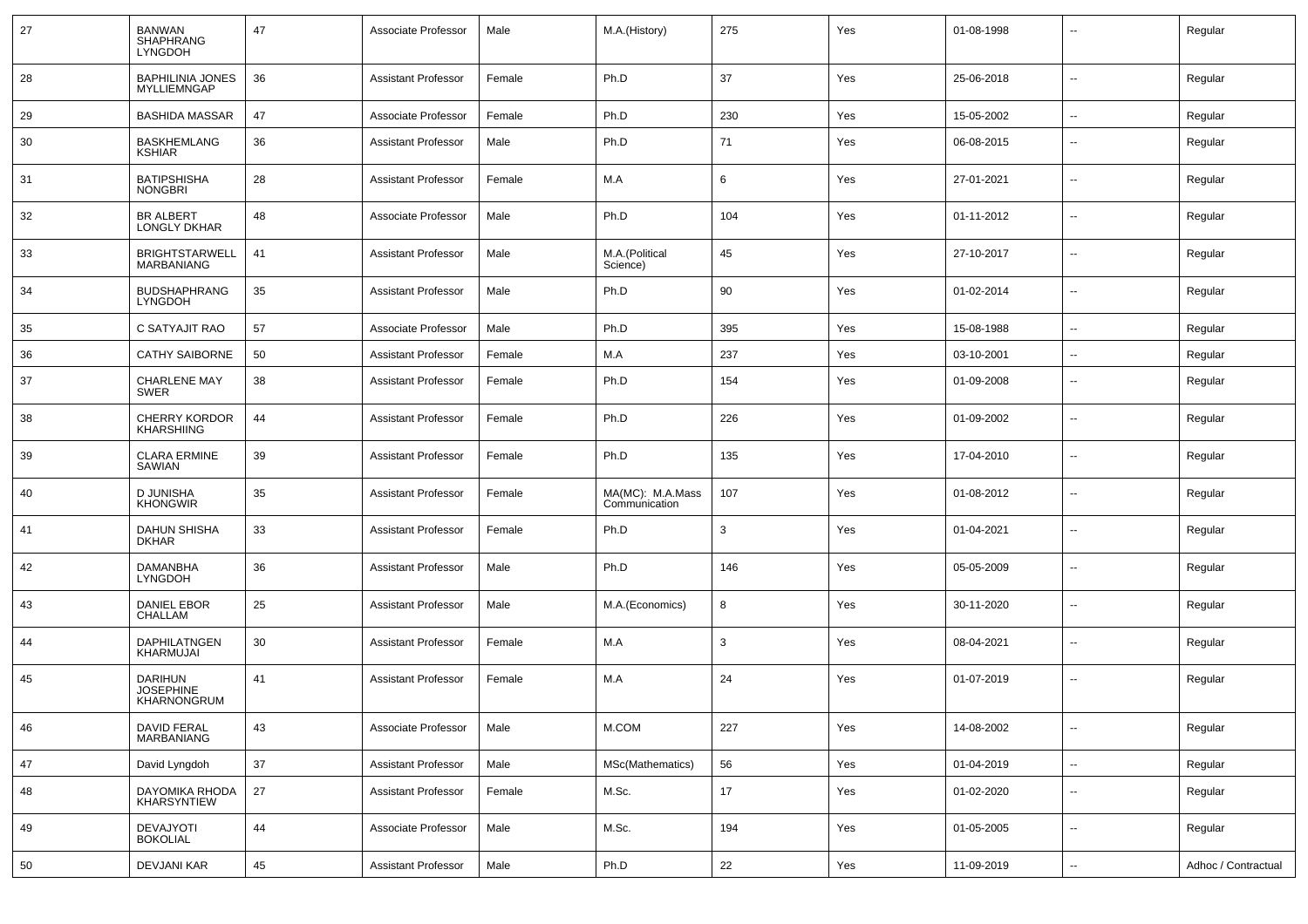| 51           | DONDOR EDDIE<br>LYNGDOH              | 39 | <b>Assistant Professor</b> | Male   | MCJ: Masters of<br>Communication &<br>Journalism | 108 | Yes | 01-07-2012 |                          | Regular |
|--------------|--------------------------------------|----|----------------------------|--------|--------------------------------------------------|-----|-----|------------|--------------------------|---------|
| 52           | <b>DONRICH</b><br><b>KHARKONGOR</b>  | 37 | Assistant Professor        | Male   | Ph.D                                             | 108 | Yes | 01-07-2012 | ۰.                       | Regular |
| 53           | <b>DORISMELINCY</b><br><b>BYRSAT</b> | 35 | Assistant Professor        | Female | M. Phil                                          | 40  | Yes | 26-03-2018 | $\overline{a}$           | Regular |
| 54           | <b>EBELMON</b><br><b>NONGBRI</b>     | 41 | Assistant Professor        | Female | M.Sc.                                            | 180 | Yes | 01-07-2006 | --                       | Regular |
| 55           | <b>EDMOND LAMARE</b>                 | 37 | Assistant Professor        | Male   | M.A.(History)                                    | 8   | Yes | 16-11-2020 | Ξ.                       | Regular |
| 56           | EMELIA P F<br><b>LYNRAH</b>          | 31 | <b>Assistant Professor</b> | Female | M.A.(Political<br>Science)                       | 17  | Yes | 01-02-2020 | $\overline{a}$           | Regular |
| 57           | <b>ERICA M JYRWA</b>                 | 46 | <b>Assistant Professor</b> | Female | M. Phil                                          | 237 | Yes | 04-10-2001 | --                       | Regular |
| 58           | <b>ERICKSON</b><br><b>SYIEMLIEH</b>  | 34 | <b>Assistant Professor</b> | Male   | MSc(Mathematics)                                 | 86  | Yes | 19-05-2014 | $\overline{a}$           | Regular |
| 59           | ETAWANDA<br>SAIBORNE                 | 45 | <b>Assistant Professor</b> | Female | Ph.D                                             | 228 | Yes | 04-07-2002 | $\overline{a}$           | Regular |
| 60           | <b>EVANGILIANCY</b><br><b>DKHAR</b>  | 56 | Associate Professor        | Female | M. Phil                                          | 313 | Yes | 01-06-1995 | $\overline{a}$           | Regular |
| 61           | <b>EVASHISHA</b><br>WANNIANG         | 32 | <b>Assistant Professor</b> | Female | M.Sc.                                            | 40  | Yes | 22-03-2018 | $\overline{\phantom{a}}$ | Regular |
| 62           | FARLANDO<br><b>DIENGDOH</b>          | 38 | <b>Assistant Professor</b> | Male   | M.Sc.                                            | 119 | Yes | 01-08-2011 | $\overline{\phantom{a}}$ | Regular |
| 63           | <b>FILMECA</b><br><b>MARBANIANG</b>  | 42 | Associate Professor        | Female | Ph.D                                             | 192 | Yes | 01-07-2005 | $\overline{\phantom{a}}$ | Regular |
| 64           | FR GEORGE<br>PALAMATTATHIL           | 63 | <b>Assistant Professor</b> | Male   | Ph.D                                             | 231 | Yes | 04-04-2002 | $\overline{\phantom{a}}$ | Regular |
| 65           | FR GERVASIUS<br><b>NONGKSEH</b>      | 43 | <b>Assistant Professor</b> | Male   | MCJ: Masters of<br>Communication &<br>Journalism | 86  | Yes | 12-05-2014 | $\overline{\phantom{a}}$ | Regular |
| 66           | FR JOBY JOSEPH                       | 51 | Assistant Professor        | Male   | Ph.D                                             | 161 | Yes | 01-02-2008 | --                       | Regular |
| 67           | FR RITONBOR<br><b>KHARKONGOR</b>     | 33 | <b>Assistant Professor</b> | Male   | <b>MCA</b>                                       | 3   | Yes | 05-04-2021 | $\overline{\phantom{a}}$ | Regular |
| 68           | Fr Saji Stephen                      | 52 | <b>Assistant Professor</b> | Male   | M.Sc.                                            | 197 | Yes | 05-02-2005 | $\overline{\phantom{a}}$ | Regular |
| 69           | <b>FRANCIS</b><br><b>IAWPHNIAW</b>   | 34 | <b>Assistant Professor</b> | Male   | M.Sc(Phy)                                        | 97  | Yes | 17-06-2013 | --                       | Regular |
| $ 70\rangle$ | FREDDIE MICHAEL 33<br>MAJAW          |    | Assistant Professor        | Male   | MA(MC): M.A.Mass<br>Communication                | 69  | Yes | 01-10-2015 | $\overline{\phantom{a}}$ | Regular |
| 71           | FREDERICK<br>ARNOLD LAMARE           | 51 | Associate Professor        | Male   | M.Sc.                                            | 325 | Yes | 06-06-1994 | Ξ.                       | Regular |
| 72           | <b>GARLAND STAR</b><br>SWETT         | 36 | <b>Assistant Professor</b> | Male   | M.Sc.                                            | 124 | Yes | 16-03-2011 | $\overline{\phantom{a}}$ | Regular |
| 73           | <b>GERALD MARWEIN</b>                | 42 | <b>Assistant Professor</b> | Male   | M.A.(Economics)                                  | 154 | Yes | 08-09-2008 | ۰.                       | Regular |
| 74           | <b>GRACE DORSEY</b><br>PYRTUH        | 41 | <b>Assistant Professor</b> | Female | M.A.(Economics)                                  | 171 | Yes | 01-04-2007 | Ξ.                       | Regular |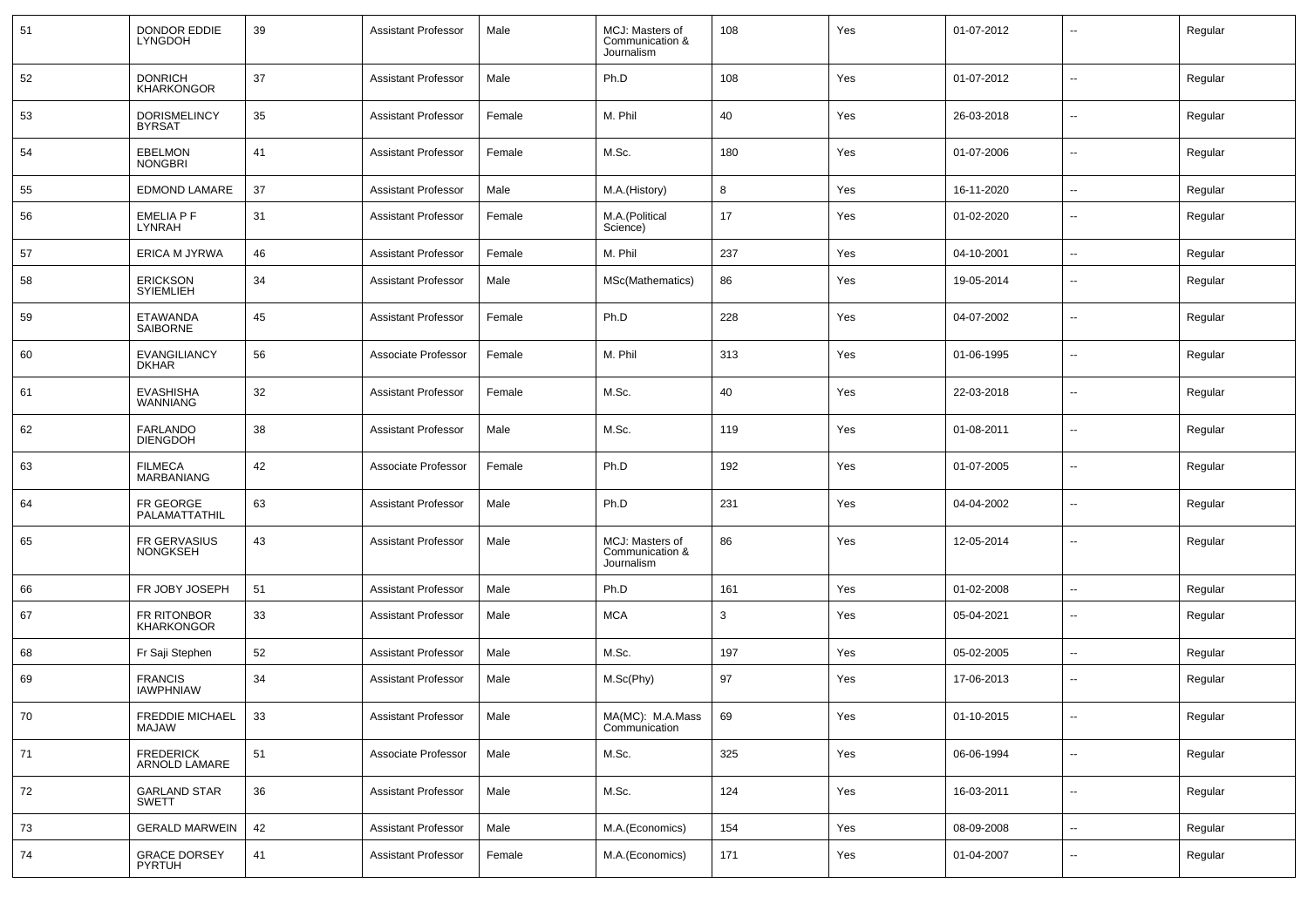| 75  | GRACE<br>ZIRSANGLIANI                    | 48 | <b>Assistant Professor</b> | Female | Ph.D                  | 182            | Yes | 01-05-2006 |                          | Regular |
|-----|------------------------------------------|----|----------------------------|--------|-----------------------|----------------|-----|------------|--------------------------|---------|
| 76  | GRACEL W<br>SYIEMIONG                    | 40 | <b>Assistant Professor</b> | Female | <b>MBA</b>            | 132            | Yes | 01-07-2010 | --                       | Regular |
| 77  | GREGORIUS<br>KHARUMNUID                  | 49 | <b>Assistant Professor</b> | Male   | M.A.(Sociology)       | 110            | Yes | 01-05-2012 | --                       | Regular |
| 78  | <b>HEMANGO</b><br>AKSHAY HIWALE          | 28 | <b>Assistant Professor</b> | Male   | M. Phil               | $\overline{2}$ | Yes | 03-05-2021 | --                       | Regular |
| 79  | <b>HERBERT G</b><br><b>LYNGDOH</b>       | 48 | Associate Professor        | Male   | Ph.D                  | 238            | Yes | 01-09-2001 | Ξ.                       | Regular |
| 80  | <b>IBANROILIN<br/>NONGRUM</b>            | 36 | <b>Assistant Professor</b> | Female | M.Sc.                 | 146            | Yes | 10-05-2009 | --                       | Regular |
| 81  | <b>ICYDORA</b><br><b>KHARKONGOR</b>      | 37 | <b>Assistant Professor</b> | Female | Ph.D                  | 59             | Yes | 10-08-2016 | Ξ.                       | Regular |
| 82  | <b>INDA MARY</b><br><b>BASAIAWMOIT</b>   | 38 | <b>Assistant Professor</b> | Female | M.Sc.                 | 170            | Yes | 14-05-2007 | --                       | Regular |
| 83  | IOH I KA S DKHAR                         | 30 | <b>Assistant Professor</b> | Female | M.COM                 | 61             | Yes | 04-06-2016 | --                       | Regular |
| 84  | <b>IRILANG LYNGDOH</b><br><b>MAWLONG</b> | 28 | <b>Assistant Professor</b> | Female | M.A                   | 23             | Yes | 02-09-2019 | --                       | Regular |
| 85  | <b>IVEE BOISS</b>                        | 45 | <b>Assistant Professor</b> | Female | M. Phil               | 118            | Yes | 01-09-2011 | $\sim$                   | Regular |
| 86  | Jacob L Shylla                           | 42 | <b>Assistant Professor</b> | Male   | M.A                   | 86             | Yes | 19-05-2014 | $\overline{a}$           | Regular |
| 87  | James Miller Sun                         | 48 | Associate Professor        | Male   | MSc(Mathematics)      | 283            | Yes | 10-12-1997 | --                       | Regular |
| 88  | Jeremy Nelson<br>Syiem                   | 36 | <b>Assistant Professor</b> | Male   | M.Sc.                 | 40             | Yes | 16-03-2018 | $\overline{a}$           | Regular |
| 89  | John J Dickie                            | 57 | Associate Professor        | Male   | Ph.D                  | 395            | Yes | 15-08-1988 | $\ddot{\phantom{a}}$     | Regular |
| 90  | Judith Mary Lamo                         | 37 | <b>Assistant Professor</b> | Female | Ph.D                  | 3              | Yes | 06-04-2021 | $\overline{\phantom{a}}$ | Regular |
| 91  | K Robinson                               | 33 | <b>Assistant Professor</b> | Male   | Ph.D                  | 5              | Yes | 09-02-2021 | $\overline{\phantom{a}}$ | Regular |
| 92  | Kanta K Das                              | 42 | <b>Assistant Professor</b> | Female | Ph.D                  | 133            | Yes | 14-06-2010 |                          | Regular |
| 93  | Karen Rowena<br>Rangad Mihsill           | 37 | <b>Assistant Professor</b> | Female | M.Sc.                 | 135            | Yes | 01-05-2010 | --                       | Regular |
| 94  | Kesterlee L<br>Syiemiong                 | 41 | <b>Assistant Professor</b> | Male   | M.Sc.                 | 215            | Yes | 07-08-2003 | --                       | Regular |
| 95  | Kishor Singh Rajput                      | 49 | Associate Professor        | Male   | Ph.D                  | 193            | Yes | 01-07-2005 | --                       | Regular |
| 96  | Lemuel Rapsuk                            | 51 | Other                      | Male   | $\mathsf B.\mathsf E$ | 239            | Yes | 01-09-2001 |                          | Regular |
| 97  | Linu John                                | 37 | <b>Assistant Professor</b> | Female | Ph.D                  | 147            | Yes | 22-04-2009 | $\sim$                   | Regular |
| 98  | Lydia Bang                               | 57 | Associate Professor        | Female | M.A.(History)         | 390            | Yes | 01-02-1989 | $\sim$                   | Regular |
| 99  | Madhurjya P Borah                        | 52 | Other                      | Male   | MPA(Perf. Arts)       | 132            | Yes | 20-07-2010 | $\sim$                   | Regular |
| 100 | Mahesh Barua                             | 59 | Associate Professor        | Male   | MSc(Statistics)       | 395            | Yes | 15-08-1988 | $\sim$                   | Regular |
| 101 | Manjuree Dkhar                           | 39 | <b>Assistant Professor</b> | Female | Ph.D                  | 84             | Yes | 23-07-2014 | $\sim$                   | Regular |
| 102 | Medari J Tham                            | 43 | Associate Professor        | Female | Ph.D                  | 230            | Yes | 15-05-2002 | $\sim$                   | Regular |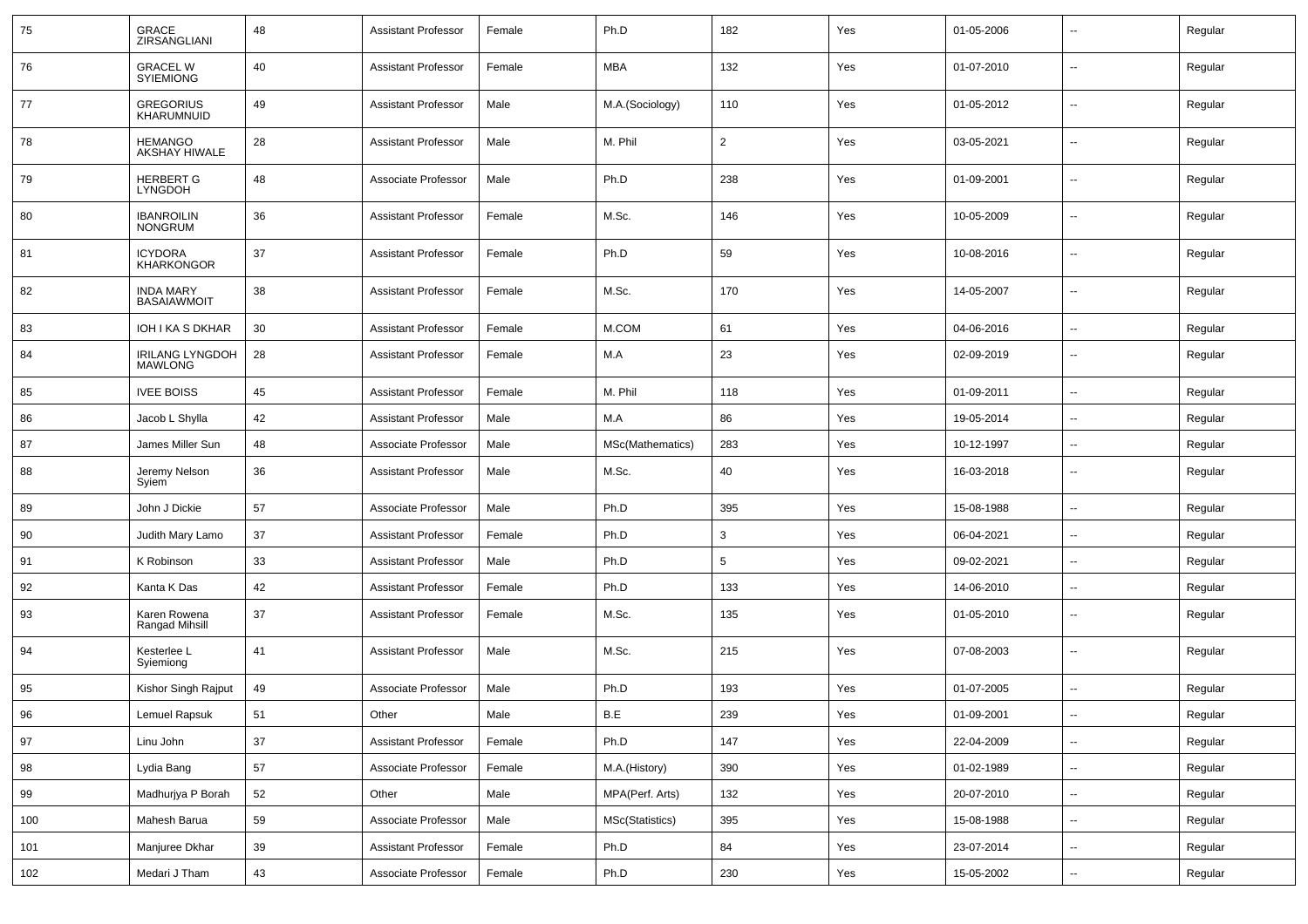| 103 | Meeranda<br>Kharkongor        | 38 | Assistant Professor        | Female | M.Sc(Phy)                                        | 172             | Yes | 24-03-2007 | $\overline{\phantom{a}}$ | Regular |
|-----|-------------------------------|----|----------------------------|--------|--------------------------------------------------|-----------------|-----|------------|--------------------------|---------|
| 104 | Megdalyne<br>Pyngrope         | 39 | <b>Assistant Professor</b> | Female | M.A                                              | 94              | Yes | 10-09-2013 | $\sim$                   | Regular |
| 105 | Merrily Sawkmie               | 36 | <b>Assistant Professor</b> | Female | M.Sc.                                            | 133             | Yes | 25-06-2010 | $\sim$                   | Regular |
| 106 | Mijing Brahma                 | 31 | <b>Assistant Professor</b> | Female | M.Sc(Phy)                                        | 52              | Yes | 01-04-2017 | $\mathbf{u}$             | Regular |
| 107 | Miriam Wansyrpai<br>Ryndem    | 29 | Assistant Professor        | Female | M.A.(Economics)                                  | 6               | Yes | 01-02-2021 | $\overline{\phantom{a}}$ | Regular |
| 108 | Mithun Chakraborty            | 40 | <b>Assistant Professor</b> | Male   | Ph.D                                             | 21              | Yes | 08-10-2019 | $\overline{a}$           | Regular |
| 109 | Morning Lyngdoh               | 57 | Associate Professor        | Female | Ph.D                                             | 383             | Yes | 07-08-1989 | $\overline{\phantom{a}}$ | Regular |
| 110 | Mostaque A Laskar             | 53 | Associate Professor        | Male   | Ph.D                                             | 279             | Yes | 01-05-1998 | $\overline{\phantom{a}}$ | Regular |
| 111 | Narayan Chandra<br>Bharali    | 59 | Associate Professor        | Male   | Ph.D                                             | 392             | Yes | 06-11-1988 | $\mathbf{u}$             | Regular |
| 112 | Nathaniel Donbor N<br>Majaw   | 36 | <b>Assistant Professor</b> | Male   | MA(MC): M.A.Mass<br>Communication                | 147             | Yes | 21-04-2009 | $\sim$                   | Regular |
| 113 | Nisha Chettri                 | 30 | <b>Assistant Professor</b> | Female | M.Tech                                           | 28              | Yes | 02-04-2019 | $\mathbf{u}$             | Regular |
| 114 | Omprakash Yadav               | 32 | Other                      | Male   | <b>MCA</b>                                       | 124             | Yes | 01-04-2011 | $\sim$                   | Regular |
| 115 | Padmini<br>Bhattacharjee      | 52 | Associate Professor        | Female | Ph.D                                             | 326             | Yes | 01-06-1994 | $\overline{\phantom{a}}$ | Regular |
| 116 | Polynia V Kharbuli            | 34 | <b>Assistant Professor</b> | Female | <b>MCA</b>                                       | 119             | Yes | 01-09-2011 | $\mathbf{u}$             | Regular |
| 117 | Probidita<br>Roychoudhury     | 45 | Associate Professor        | Female | Ph.D                                             | 243             | Yes | 11-04-2001 | $\overline{\phantom{a}}$ | Regular |
| 118 | Pynhunlang Lynser             | 38 | <b>Assistant Professor</b> | Female | MSc(Mathematics)                                 | 123             | Yes | 02-05-2011 | $\mathbf{u}$             | Regular |
| 119 | Pyniarlang Lyngdoh<br>Nongbri | 38 | <b>Assistant Professor</b> | Male   | Ph.D                                             | 65              | Yes | 11-02-2016 | $\overline{\phantom{a}}$ | Regular |
| 120 | Pynshongdor L<br>Nongbri      | 43 | <b>Assistant Professor</b> | Male   | <b>MBA</b>                                       | 203             | Yes | 05-08-2004 | $\overline{\phantom{a}}$ | Regular |
| 121 | Rajani K Chhetri              | 38 | <b>Assistant Professor</b> | Female | MCJ: Masters of<br>Communication &<br>Journalism | 181             | Yes | 01-07-2016 | $\overline{\phantom{a}}$ | Regular |
| 122 | Rakhal K<br>Purkayastha       | 58 | Associate Professor        | Male   | Ph.D                                             | 435             | Yes | 11-04-1985 | $\overline{\phantom{a}}$ | Regular |
| 123 | Recordius E<br>Kharbani       | 35 | Assistant Professor        | Male   | M.A.(Political<br>Science)                       | 4               | Yes | 31-03-2021 | --                       | Regular |
| 124 | Release Eknee C<br>Khongrei   | 36 | <b>Assistant Professor</b> | Male   | M. Phil                                          | $5\phantom{.0}$ | Yes | 09-02-2021 | $\mathbf{u}$             | Regular |
| 125 | Ridameka Chyne                | 35 | <b>Assistant Professor</b> | Female | Ph.D                                             | 123             | Yes | 01-05-2011 | $\overline{\phantom{a}}$ | Regular |
| 126 | Rituparna Acharjee            | 28 | <b>Assistant Professor</b> | Female | MSc(Statistics)                                  | 26              | Yes | 01-06-2019 | $\sim$                   | Regular |
| 127 | Rollingstone<br>Wankhar       | 44 | Associate Professor        | Male   | Ph.D                                             | 207             | Yes | 01-05-2004 | $\sim$                   | Regular |
| 128 | Rosemary Ishorari             | 39 | <b>Assistant Professor</b> | Female | M.A                                              | 205             | Yes | 23-06-2004 | $\overline{\phantom{a}}$ | Regular |
| 129 | Rupak Nath                    | 48 | <b>Assistant Professor</b> | Male   | Ph.D                                             | 166             | Yes | 19-09-2007 | $\sim$                   | Regular |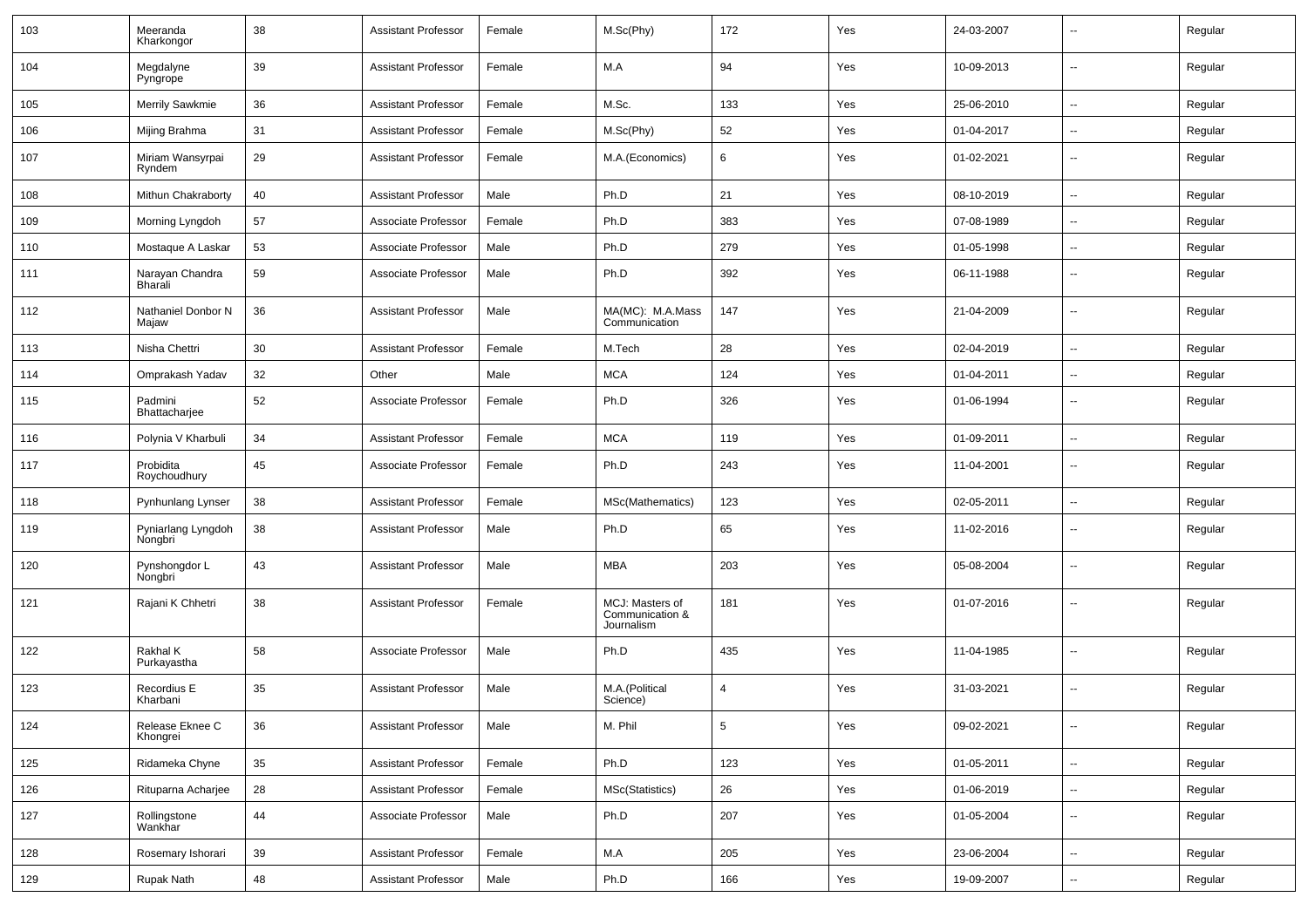| 130 | <b>Russel G Pariat</b>            | 28 | <b>Assistant Professor</b> | Male   | <b>MBA</b>          | 48             | Yes | 26-07-2017 | ⊷.                       | Regular |
|-----|-----------------------------------|----|----------------------------|--------|---------------------|----------------|-----|------------|--------------------------|---------|
| 131 | Saibadaiahun<br>Nongrum           | 41 | <b>Assistant Professor</b> | Female | Ph.D                | 214            | Yes | 13-09-2003 | $\overline{a}$           | Regular |
| 132 | Samborlang Dkhar                  | 35 | <b>Assistant Professor</b> | Male   | M.COM               | 73             | Yes | 10-06-2015 | $\overline{\phantom{a}}$ | Regular |
| 133 | Sanku Dey                         | 55 | Associate Professor        | Male   | Ph.D                | 252            | Yes | 14-07-2000 | --                       | Regular |
| 134 | Sarah M B Kharbuli                | 54 | Associate Professor        | Female | Ph.D                | 344            | Yes | 18-11-1992 | --                       | Regular |
| 135 | Shantu Saikia                     | 44 | Associate Professor        | Male   | Ph.D                | 218            | Yes | 17-05-2003 | $\overline{\phantom{a}}$ | Regular |
| 136 | Shelley Christine<br>Lamare       | 29 | <b>Assistant Professor</b> | Female | M. Phil             | $\overline{2}$ | Yes | 15-05-2021 | $\overline{\phantom{a}}$ | Regular |
| 137 | Shelterfield Kynta                | 54 | Associate Professor        | Male   | M.A.(History)       | 351            | Yes | 15-04-1992 | $\overline{\phantom{a}}$ | Regular |
| 138 | Shemphang<br>Hynniewta            | 33 | <b>Assistant Professor</b> | Male   | M.Sc.               | 71             | Yes | 06-08-2015 | --                       | Regular |
| 139 | Shiv Kumar Pradhan                | 54 | Associate Professor        | Male   | M. Phil             | 344            | Yes | 01-12-1992 | н.                       | Regular |
| 140 | Shivaraj Bhardwaj                 | 37 | <b>Assistant Professor</b> | Male   | M.COM               | 82             | Yes | 19-09-2014 | $\overline{a}$           | Regular |
| 141 | Siewdorlang Diamai                | 37 | <b>Assistant Professor</b> | Female | Ph.D                | 146            | Yes | 15-05-2009 | $\overline{a}$           | Regular |
| 142 | Simanta Chutia                    | 46 | Associate Professor        | Male   | Ph.D                | 254            | Yes | 05-06-2000 | --                       | Regular |
| 143 | Sona Lyndem                       | 31 | <b>Assistant Professor</b> | Female | M.Sc.               | 90             | Yes | 01-02-2014 | $\overline{a}$           | Regular |
| 144 | Sr Shaida Mary<br>Nongsiej        | 37 | <b>Assistant Professor</b> | Female | M.A                 | 18             | Yes | 11-01-2020 | $\overline{\phantom{a}}$ | Regular |
| 145 | Stevenson Thabah                  | 36 | <b>Assistant Professor</b> | Male   | M.Sc.               | 147            | Yes | 15-04-2009 | $\overline{\phantom{a}}$ | Regular |
| 146 | <b>Syntiew Manik</b><br>Syiemlieh | 43 | <b>Assistant Professor</b> | Male   | M.Sc.               | 195            | Yes | 01-05-2005 | -−                       | Regular |
| 147 | Thomlin Lynshing                  | 42 | <b>Assistant Professor</b> | Male   | Ph.D                | 160            | Yes | 01-04-2008 | -−                       | Regular |
| 148 | Thy Answer Challam                | 40 | <b>Assistant Professor</b> | Male   | M.Sc.(Biochemistry) | 183            | Yes | 01-05-2006 | ۵.                       | Regular |
| 149 | Tonny C L<br>Kharmujai            | 58 | Associate Professor        | Male   | M.A                 | 409            | Yes | 01-07-1987 | --                       | Regular |
| 150 | V Morgenstern<br>Wann             | 41 | <b>Assistant Professor</b> | Male   | M.Sc.(Biochemistry) | 170            | Yes | 14-05-2007 | --                       | Regular |
| 151 | Van Jennifer Joan<br>Wallang      | 45 | Associate Professor        | Female | Ph.D                | 169            | Yes | 01-07-2007 | --                       | Regular |
| 152 | Vicky Diengdoh                    | 43 | <b>Assistant Professor</b> | Female | M.Sc.               | 131            | Yes | 02-09-2010 |                          | Regular |
| 153 | Vincent R Khongwir                | 41 | <b>Assistant Professor</b> | Male   | M.Sc(Phy)           | 181            | Yes | 01-07-2006 | Ц.                       | Regular |
| 154 | Violet R Synrem                   | 56 | Associate Professor        | Female | M. Phil             | 336            | Yes | 01-08-1993 | н.                       | Regular |
| 155 | Wannarisuk<br>Nongbsap            | 38 | <b>Assistant Professor</b> | Female | M. Phil             | 172            | Yes | 24-03-2007 | $\overline{\phantom{a}}$ | Regular |
| 156 | Wanpyllaitphar<br>Khongsngi       | 41 | <b>Assistant Professor</b> | Male   | M. Phil             | 154            | Yes | 08-09-2008 | $\overline{\phantom{a}}$ | Regular |
| 157 | Wanrimaya<br>Kharmawshun          | 30 | <b>Assistant Professor</b> | Female | M.A                 | 25             | Yes | 01-07-2019 | $\sim$                   | Regular |